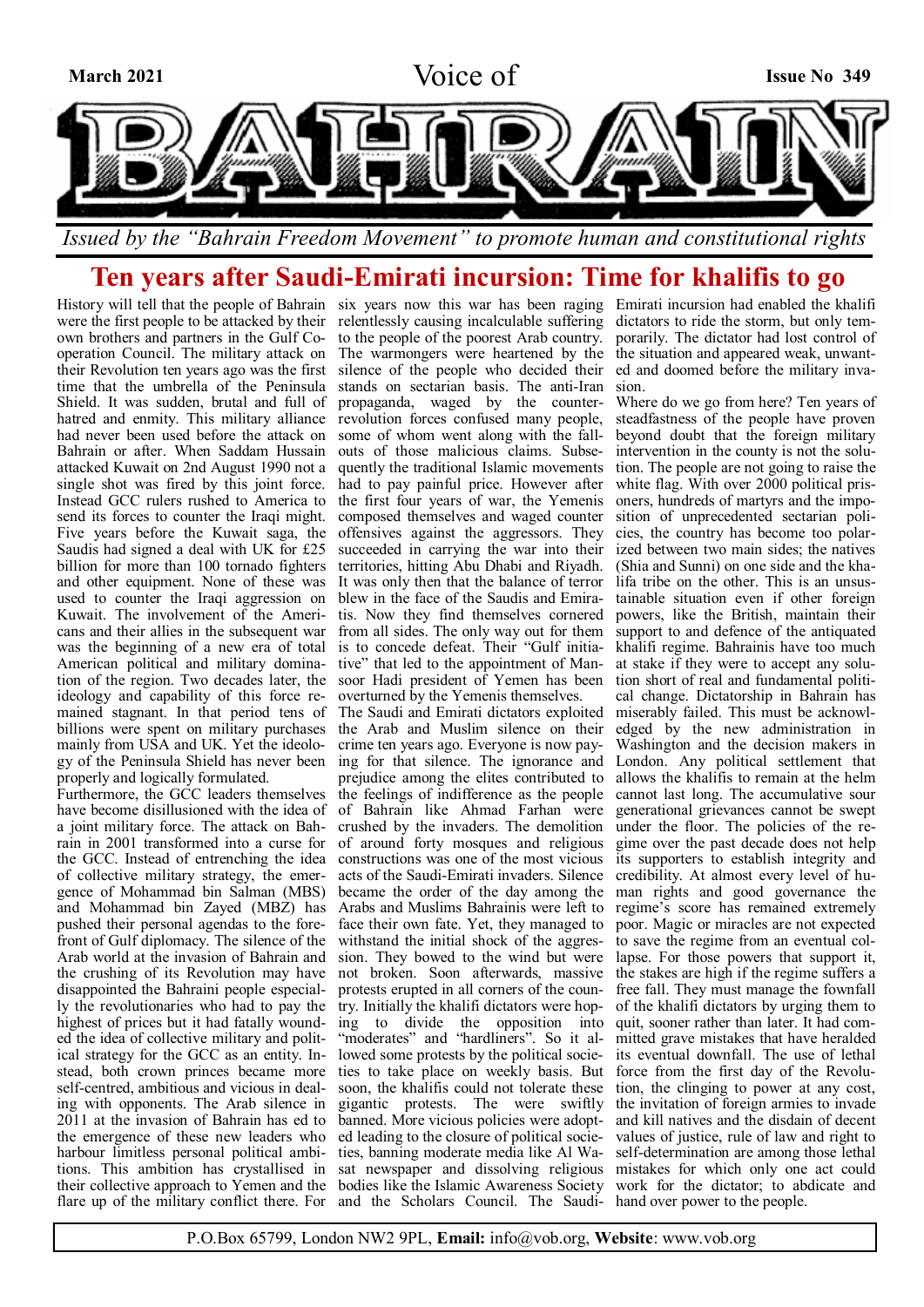## **Bahraini children persecuted; UK needs foreign policy overhaul**

the early days of the Revolution in order to plan its revenge from citizens, reveal the endless nights its officials endure as they await the final hour of their departure from the political scene. Their dirty digging has led to persecution of Bahraini children. Today their kangaroo court adjourned until 4th March the "trial" of four under-aged native Bahrainis; Hussain Abdul Rasool, 16, Faris Hussain, 17, Mohammad Jaffar, 16 and Sayed Hassan Amin, 16. Khalifi torturers forced them to sign "confessions" of involvement in using Molotov cocktail against foreign mercenaries in February 2014. After seven years the regime is pursuing these children who were under ten years of age at the time. This is how criminal the khalifi dictators have been. After weeks of arrests, 4 children remain in detention in their torture dungeons. Among them is Sayed Hasan Ameen, who suffers from serious medical conditions. Today, a judge refused to grant him temporary release, placing his life at risk. He will remain detained until at least 4 March.

The family of Jalal Abbas Al Usfoor is extremely worried about him after news had come out of the notorious Jau prison (Bloc12) that he had been assaulted physically and psychologically two days ago. Yesterday regime's jailers decided to deny inmates their daily one-hour exercise outdoors. They will now be kept for three days in their cells without breathing human rights in Bahrain and make assessfresh air or seeing the sun.

Reprieve has adopted a petition to force the khalifi dictator to spare the lives of two native Bahrainis unfairly tried and

Khalifi regime's efforts to dig deep into sentenced to death by his henchmen. This of prolonging the war in Yemen by almonth also marks 7 years since Mohammed Ramadhan and Husain Moosa were first arrested, tortured and sentenced to death there. Both men were forced to sign 'confessions' to make their torture stop. Mohammed, a father of 3 'confessed' to attending a pro-democracy protest. Both men could be executed any day now. Because of the COVID-19 pandemic, it has been a year since Mohammed and Husain have been able to see their families. They have been facing the possibility of being executed alone. Mohammed's mental health is deteriorating as a result. Both men exhausted their last "legal" appeal in July 2020. Ten years on from the Bahrain Arab Spring uprising, at least 51 have been sentenced to death. Now there are 27individuals are on death row 26 and at risk of imminent execution

> On 22nd February UK foreign office minister, Lord Ahmed of Wimbledon acknowledged that the UK government had knowledge that a police station visited by Pritti Patel, was used for torturing native Bahrainis. Lord Scriven had asked the government: What assessment they made of reports that torture and cruel inhuman or degrading treatment has occurred in the Muharraq Security Complex in Bahrain. Lord Ahmed's reply was: We are aware of allegations about the Muharraq Security Complex. We monitor a number of sources of information on matters that relate to ment. The visit has been widely criticized especially by Bahraini victims who had lowed by House of Saud on 40. been mercilessly tortured there.

Oxfam has accused the British government

lowing the export of air-to-air refuelling equipment that it fears could be used to help the Saudi air force conduct indiscriminate bombing in the country. The technology was licensed to Riyadh last summer when arms restrictions were lifted, alongside £1.4bn of other sales, and can be used to help war planes fly longer missions at a time when the conflict is intensifying. Sam Nadel, head of policy and advocacy at Oxfam, said: "As the US has called for an end to the conflict in Yemen, the UK is heading in the opposite direction, ramping up its support for the brutal Saudi-led war by increasing arms sales and refuelling equipment that facilitate airstrikes."

It has emerged that the Saudis executed Haidar Al Lef, 16 months after they had assured the UN that he had received a final sentence of 8 years in jail. He was the sole bread winner of his family.

Britain's royal family has met members of autocratic Middle Eastern monarchies nearly once a fortnight since the crackdown on 'Arab Spring' protests began 10 years ago this month. Their visits have often coincided with human rights abuses in the Gulf, where pro-democracy activists are punished for criticising the Windsor ties to regimes. Prince Charles, heir to the throne, held 95 meetings with Arab monarchies since 2011 – the largest engagement by a UK royal. Bahraini royals had most meetings with House of Windsor – 44 over the last decade, fol-

> **Bahrain Freedom Movement** 25th February 2021

#### **Solidarity with Bahrainis on 10th anniversary of their Revolution**

Bahrainis marked the tenth anniversary of their 14th February Revolution with vigour, dedication and strong pledges to pursue the path of peaceful democratic transformation. For the past ten days protests continued in many areas with the regular chant: "People want regime change". Preemptive mass arrests could not stop people's dynamism and resilience. Outside the country online activities were held including webinars in Washington, Berlin, London, Rome, Dublin and Paris. On 11th February the Associated Press published a report on the Revolution's anniversary, saying: "A decade after demonstrators massed in Bahrain's capital to call for the downfall of their government in 2011, authorities continue to suppress all signs of dissent. Activists behind those turbulent days say the memory of the protests that threatened the Sunni monarchy's grip on power is all but extinguished. But many live with the consequences. Although many activists and protesters have escaped into exile or been imprisoned, the threat of dissent persists in this tiny kingdom with a majority-Shiite population off the eastern

coast of Saudi Arabia."

Many arrests were made in the past week to pre-empt the people's preparations to mark the anniversary. From Karbabad Town, detentions included: Mohammad Abdul Zahra Al Shajjar, his brother, Ali, Ali Saeed Al Daqqaq, Ali Ahmad Ibrahim and Hussain Hani. The father of Ali Mushaima, the first martyr of the Revolution, was arrested and given three month prison sentence for "illegal gathering" in memory of his slain son. On Monday 15th February a judge renewed the detention of two underaged children, Ali Yusuf Abdullah,15 and Redha Abbas, 12 for 7 days. Redha was forced to celebrate his 12th birthday in a prison cell. The khalifi dictator was forced to order their release when international bodies and Western regime supporters were criticized for remaining silent. Five more juveniles remain at torture chamers in Bahrain. Yesterday regime's courts remanded Sayed Mohamood Sayed Mahfood and Mujtaba Munir Ahmad Dahif both 13 years old from al-Markh town for one week.

On 11th February khaifi court issued jail sentences on several lamenters (orators) in

revenge for continuing to serve the native cmmunity. Mahdi Sahwan and Abdul Amir al-Biladi were given three months jail sentences and pay a fine of 1000 Bahrain Dinars (\$2500) . Hussain Sahwan, Saleh Sahwan and Ahmad al-Halwachi were given six months jail and forced to pay a fine of BD1000 (\$2500).

Rights groups, including IFEX members, recently called on the Biden-Harris administration to ensure democracy and human rights are returned to the center of US foreign policy towards Bahrain, and secure the release of all prisoners of conscience. On 11th February Amnesty International issued a statement saying: Ten years after Bahrain's popular uprising, systemic injustice has intensified and political repression targeting dissidents, human rights defenders, clerics and independent civil society have effectively shut any space for the peaceful exercise of the right to freedom of expression or peaceful activism", adding: "the Bahraini government continues to ignore key recommendations of the Bahrain Independent Commission of Inquiry, an independent panel commissioned by the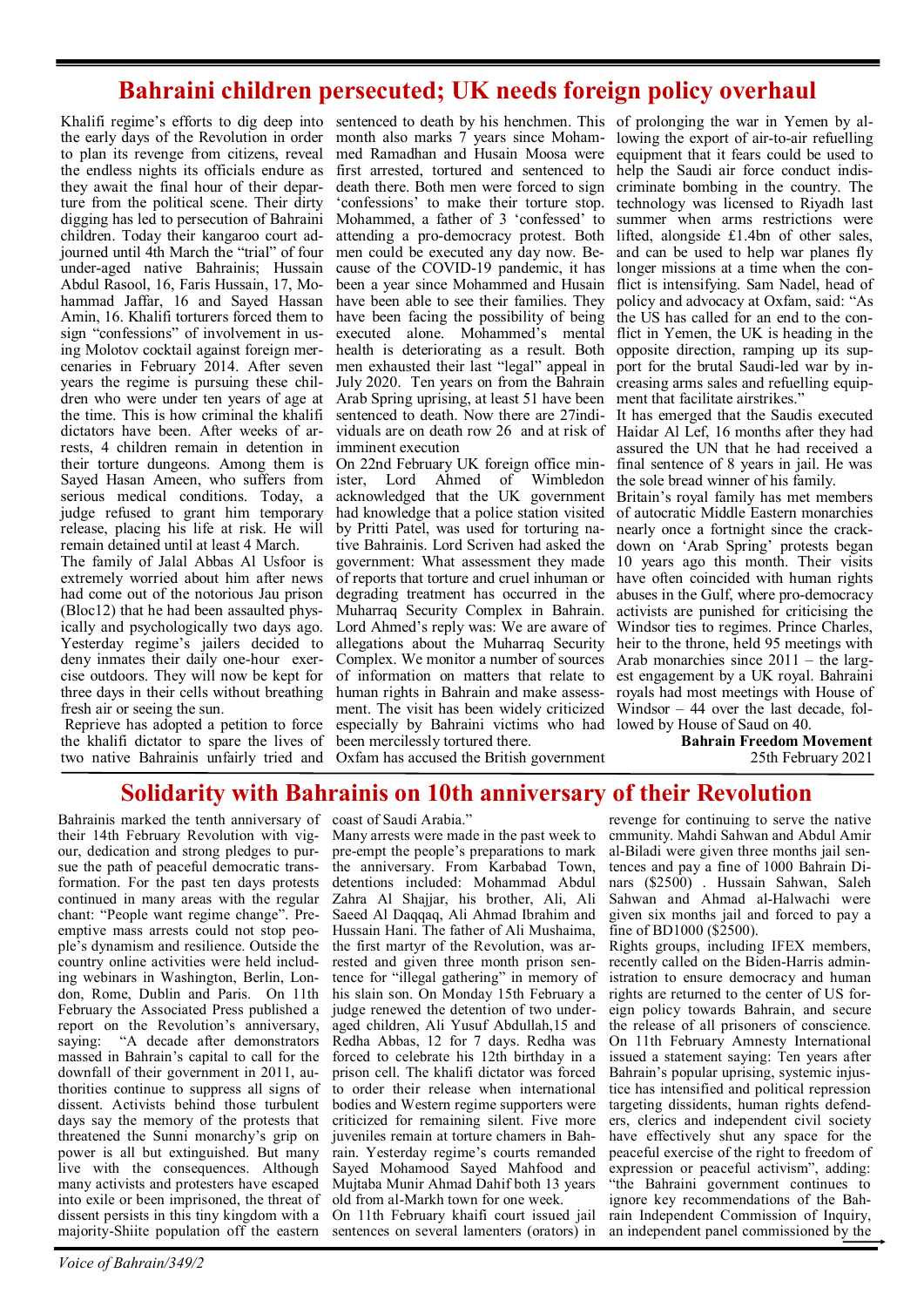# **Ten years after: Khalifi dictators must go, US to stop arming Saudis**

sary of the 14th February Revolution gets underway in Bahrain, the regime has escalated its repression, carried out preemptive raids on homes and arrested scores of innocent native citizens. On 4th February at least 13 people were detained: Alaa Hamid Al Samei', Mahmood Abdul Aziz, Sayed Hussain Amin, Mohammad Hamid, Sayed Mohammed Jassim, Abdulla Karimi, Ali Mahdi, Ahmed Mahdi, Hassan Al Sufi, Ali Hantoush, Hassan Al Barsham, Hassan Al Mushaima and Hassan Ali Ibrahim.

"Save Bahraini children" is the latest call after khalifi torturers detained several children in recent days. Reda Abbas, 13, Ali Yousuf, 15, Hussain Mohammad Ayoub, 13 and Mohammad Rashid, 13 were snatched from their homes by ISIS-style masked men. Regime's prosecutors have remanded them in custody for one week. On Monday The Arab Union for Childhood Protection condemned the continued detention of minors in Bahrain, describing the practice as "criminal". The organization also expressed concerns about Sunday's arrest of 13-year-old Mohammed Rashed and Hussein Mohammed Ayoub.

On 8th February four MPs at the UK Parliament issued an Early Day Motion (EDM) to salute the 10th anniversary of Bahrain. The EDM says: "That this House recognises the tenth anniversary of the Arab Spring and the Bahraini revolution of 2011; remembers the horrific events of the deadly pre-dawn raid of 17 February 2011, also known as Bloody Thursday; recognises the countless forms of repression that have targeted peaceful opponents of the regime, such as human rights defender Mr Abdulhadi Al-Khawaja and the leader of the political opposition in Bahrain Mr

As the preparations for the 10th anniver- Hassan Mushaima, who have been in prison a drop in her blood sugar level. Officer for the last 10 years; calls on the Govern- Yasmeen Subhi is mistreating prisoners, ment to press the Bahraini Government to especially those on hunger strike. The womself-determination and human rights; and torturers. erage it has with the Bahraini authorities to to spare the lives of several political prisonabide by the principles of good governance, urges the Government to use whatever levadvance the democratic demands called for by the Bahraini people in 2011." The sponsors were: Margaret Ferrier (Independent), Jonathan Edwards (Independent), Kenny MacAskill (Scottish National Party)and Andrew Gwynne (Labour).

being tortured in the same building. The the country's Eastern Province. Along with Forty cross-party MPs and peers have urged the University of Huddersfield to close a Master's course it runs at the Royal Academy of Policing in Bahrain, after evidence had emerged that political dissidents were MPs, led by Ian Blackford, the Westminster leader of the Scottish National Party, have written to Huddersfield's vice-chancellor, Bob Cryan, saying the university is at risk of "indirect implication in human rights abuse" by running an MSc in security science solely for officers of the academy. The Bahrain Institute for Rights and Democracy campaign group (BIRD) has collected testimonies from 13 individuals arrested for political activism, who say officers abused them during interrogations in the academy where the Huddersfield course is based. Some of them report being electrocuted and beatings to their genitals. Four have reported sexual abuse.

ing that their living conditions be improved. icy. At least seven imprisoned women had been on hunger strike for one week at the Isa demanding that they be released because of the risk of contracting COVID19 - also ask-Political prisoner Zakia AlBarbouri was moved to the Fort prison hospital because of

en are demanding accountability for women

International pressure has forced the Saudis ers who had been condemned to be beheaded and crucified. Their state-backed Human Rights Commission (HRC) said on Sunday 7th February that three young Shi'ite Muslims sentenced to death when they were minors have had the penalty reduced to 10 years in prison. Ali Al-Nimr, the nephew of prominent cleric Nimr al-Nimr whose 2016 execution sparked demonstrations in Saudi Arabia, was 17 when he was detained in February 2012 for participating in protests in Dawood al-Marhoun, 17 and Abdullah al-Zaher,15 when they were arrested, Nimr was sentenced to death by the Specialized Criminal Court and faced beheading. He has served more than nine years in jail since his arrest. His sentence was commuted on Sunday, while Marhoun's and Zaher's were commuted in November 2020, the HRC said.

The Saudis have been shocked by President Biden's decision to stop arming them as long as the war on Yemen continues. On 4th February he said: "This war has to end," "And to underscore our commitment, we're ending all American support for offensive operations in the war in Yemen, including relevant arm sales." Bruce Riedel of Brookings wrote: Today, President Biden an-Town women's prison in Bahrain. They are nounced an end to support for "offensive" operations by the Saudis. We will need to see how this is transferred into concrete pol-

> **Bahrain Freedom Movement** 10th February 2021

King in response to international concern over the suppression of the 2011 protests." "Since 2011, the only structural changes Bahrain has seen have been for the worse, as opposition parties have been outlawed, the only independent news outlet has been shut down, and new laws have further closed the space for political participation. The protest leaders of 2011 continue to languish in grim prison conditions, and human rights including the right to freedom of expression are routinely trampled

on," said Lynn Maalouf, Amnesty International's Deputy Regional Director for the Middle East and North Africa. "The Bahraini state has crushed the hopes and expectations raised by the mass protests of 10 years ago, reacting with a brutal crackdown over the subsequent decade that has been facilitated by the shameful silence of Bahrain's Western allies, especially the UK and the US."

On 14th February The Independent newspaper published an article titled: "The Arab Spring failed but the rage against misery and injustice continues today". It said: A decade ago today, as pro-democracy uprisings raged across the Middle East, tens of thousands of protesters in Bahrain began their own rallies. Like many of the region's revolutions, the protests were met with a bloody crackdown, according to those present (it's an allegation the Bahrain government denies) – and 10 years later, many of the key voices of Bahrain's revolt are behind bars, under travel bans or in



exile. However, one difference is that over the last decade the UK has poured millions of pounds of taxpayer money into Bahrain in a bid to improve its human rights record. The UK has repeatedly said this £6.5m of technical assistance is having a positive impact on human rights. But leading rights groups, Bahraini activists and British parliamentarians say this policy has spectacularly failed. In the words of a new report by Bahraini rights group Bahrain Institute for Rights & Democracy (Bird), a decade

on from the uprising, Bahrain has "regressed in almost every area of human rights".

In a letter sent on Monday 15th February to the UK's foreign secretary, Dominic Raab, 11 British MPs have expressed their serious concern regarding "the failure of UK reform efforts to foster genuine change in the country" urges the government to suspend this assistance until the death sentences of torture victims have been quashed. Bahraini activists agree.

**Bahrain Freedom Movement** 17th February 2021